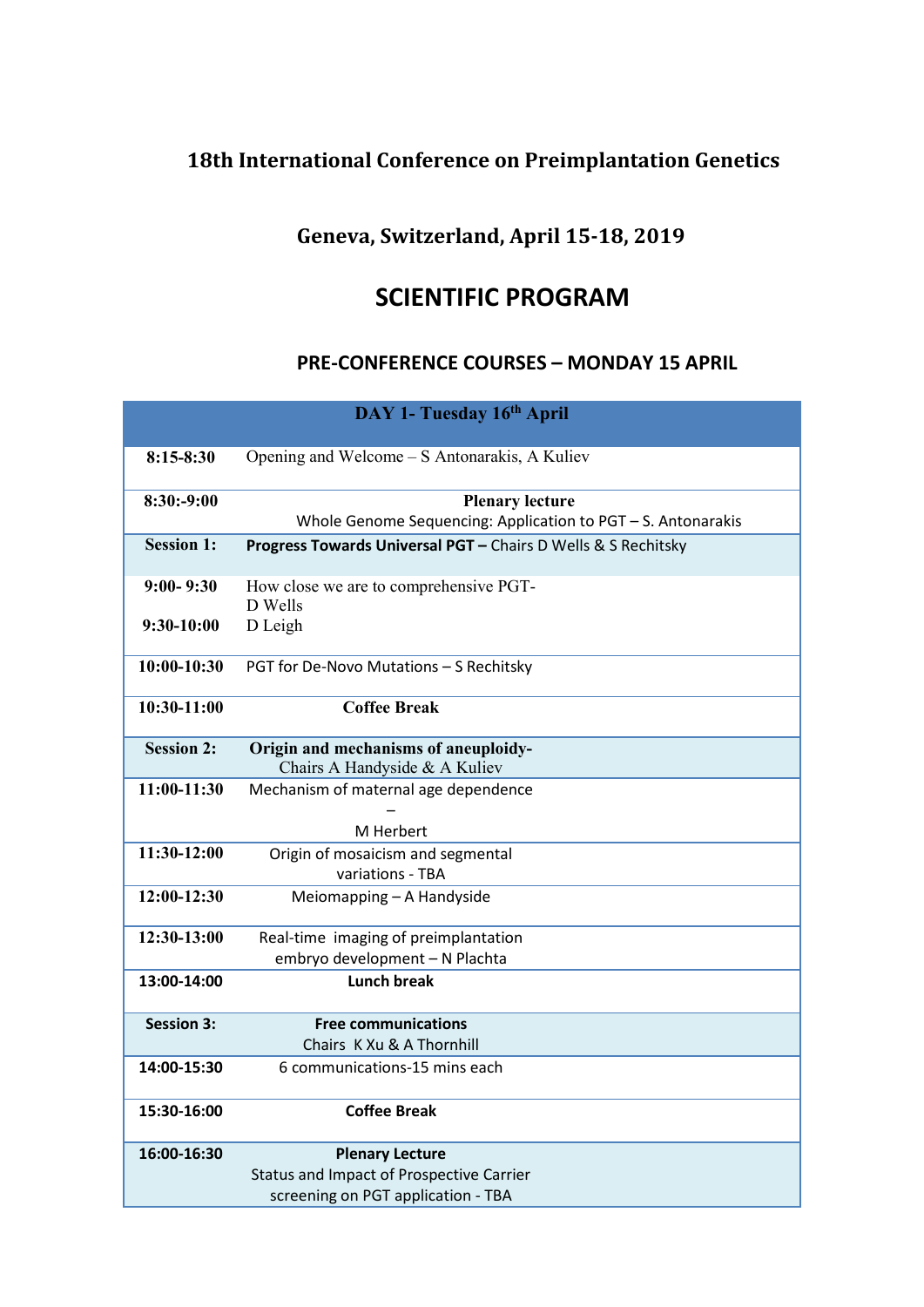| <b>Session 4:</b> | <b>PGT in Different Social Settings - Chairs</b>                            |
|-------------------|-----------------------------------------------------------------------------|
|                   | S Kahraman & S Hamamah                                                      |
| 16:30-16:50       | Experience of Nationally-based PGT-<br>S Hamamah                            |
| 16:50-17:30       | Reports from Selected countries with<br>Restricted application of PGT - TBA |

| DAY 2-Wednesday, 17th April |                                                                                         |  |
|-----------------------------|-----------------------------------------------------------------------------------------|--|
|                             |                                                                                         |  |
| 9:00-9:30                   | Summary of highlights of previous day and Introduction to second day $- A$<br>Handyside |  |
| 9:30-10:00                  | <b>Plenary Lecture</b>                                                                  |  |
|                             | Prospect of PGT for Epigenetic disorders-whole                                          |  |
|                             | methylome and epigenetic analysis (epigenetic patterns                                  |  |
|                             | in preimplantation development) - T Voet                                                |  |
| <b>Session 5:</b>           |                                                                                         |  |
|                             | Developments in PGT-A - Chairs S Munne & R Scott                                        |  |
| 10:00-                      | Update of Randomized Controlled Studies on PGT-A                                        |  |
| 10:30                       | Impact on Reproductive Outcome - R Scott                                                |  |
| $10:30-$                    |                                                                                         |  |
| 11:00                       | <b>Coffee Break</b>                                                                     |  |
|                             |                                                                                         |  |
| 11:00-                      | Update of Pregnancy outcome of transferred embryos                                      |  |
|                             | with mosaicism and segmental variations - TBA                                           |  |
| 11:30                       |                                                                                         |  |
| 11:30-                      | Impact of severe male infertility on chtomosome status                                  |  |
|                             | of embryos and pregnancy outcome in younger women -                                     |  |
| 12:00                       | S Kahraman,                                                                             |  |
| 12:00-                      | Additional methods for pre-selection of euploid embryos                                 |  |
|                             | for transfer - TBA                                                                      |  |
| 12:30                       |                                                                                         |  |
|                             |                                                                                         |  |
| 12:30-                      | Updated PGDIS recommendations for replacement of                                        |  |
|                             | mosaic embryos - D Cram                                                                 |  |
| 13:00                       |                                                                                         |  |
| 13:00-                      |                                                                                         |  |
| 14:00                       | <b>LUNCH</b>                                                                            |  |
|                             |                                                                                         |  |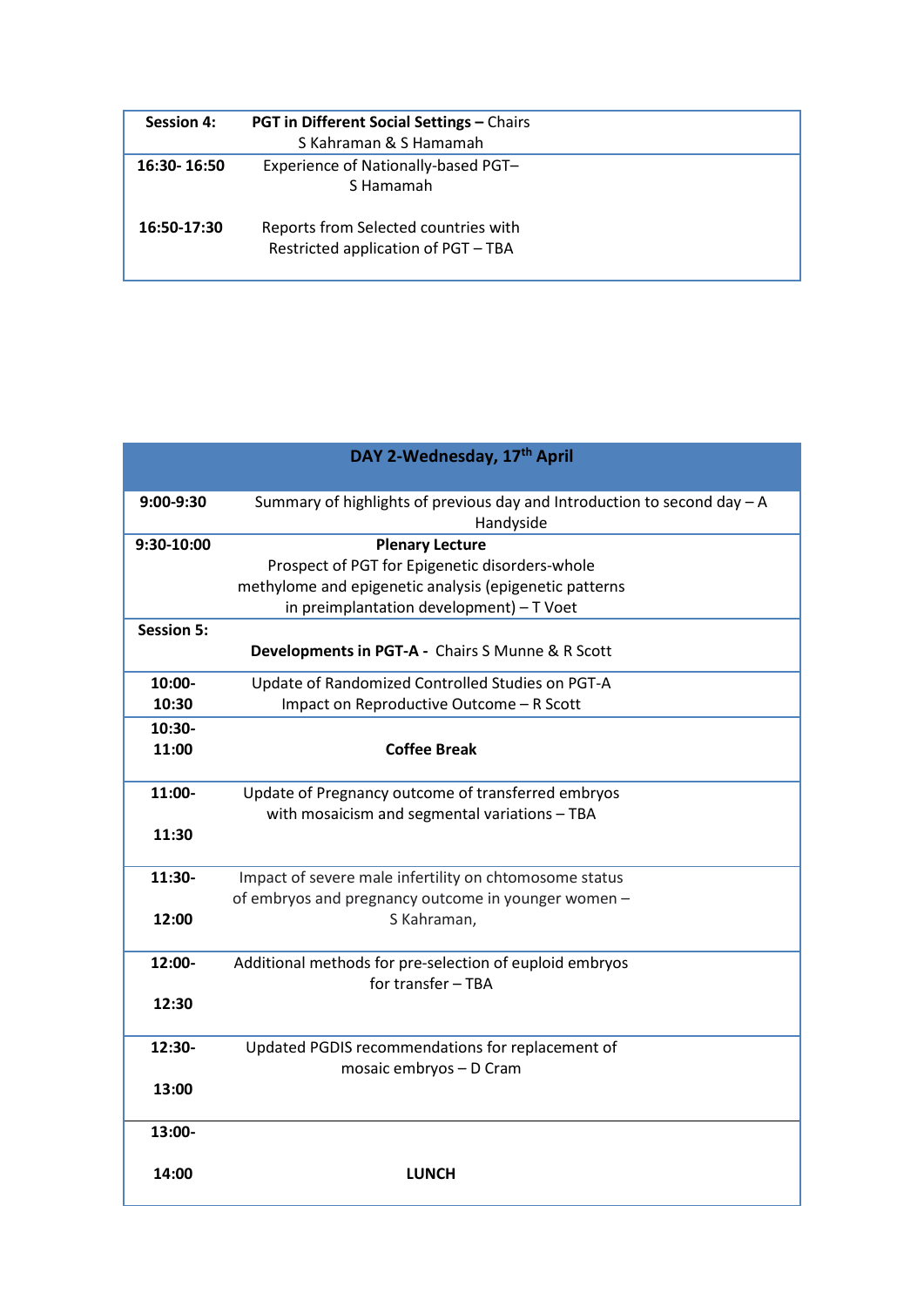| <b>Session 6:</b> | <b>Free communications</b>                      |
|-------------------|-------------------------------------------------|
|                   | Chairs G Harton & C Strom                       |
|                   |                                                 |
| 14:00-            | 6 communications-15 mins each                   |
|                   |                                                 |
| 15:30             |                                                 |
| 15:30-            |                                                 |
|                   | <b>Coffee Break</b>                             |
| 16:00             |                                                 |
|                   |                                                 |
| <b>Session 7:</b> | <b>Emerging Technologies</b>                    |
|                   | Chairs C Simon & J Vermeesch                    |
|                   |                                                 |
| 16:00-            | CRSPR-Based Editing-Any prospect for PGT? - TBA |
| 16:30             | (Crick Institute)                               |
|                   |                                                 |
| 16:30-            | NIPT for PGT follow-up - J Vermeesch            |
| 17:00             |                                                 |
|                   |                                                 |
| 17:00-            | Breakthroughs in PGT Related Research - TBA     |
|                   |                                                 |
| 17:30             |                                                 |
|                   |                                                 |

| DAY 3-Thursday 18th April |                                                                             |
|---------------------------|-----------------------------------------------------------------------------|
| 8:30-9:00                 | Summary of highlights of the previous day and introduction to third day $-$ |
|                           | JL Simpson                                                                  |
| $9:00-9.30$               | <b>Plenary Lecture</b>                                                      |
|                           | Clinical Impact of Maternal-Embryonic Communication                         |
|                           | at Implantation - C Simon                                                   |
| <b>Session 8:</b>         | <b>Free communications</b>                                                  |
|                           |                                                                             |
| $9:30-11:00$              | 6 communications-15 mins each                                               |
|                           | Chairs: E Fragouli & T Gordon                                               |
| $11:00-$                  |                                                                             |
|                           | <b>Coffee Break</b>                                                         |